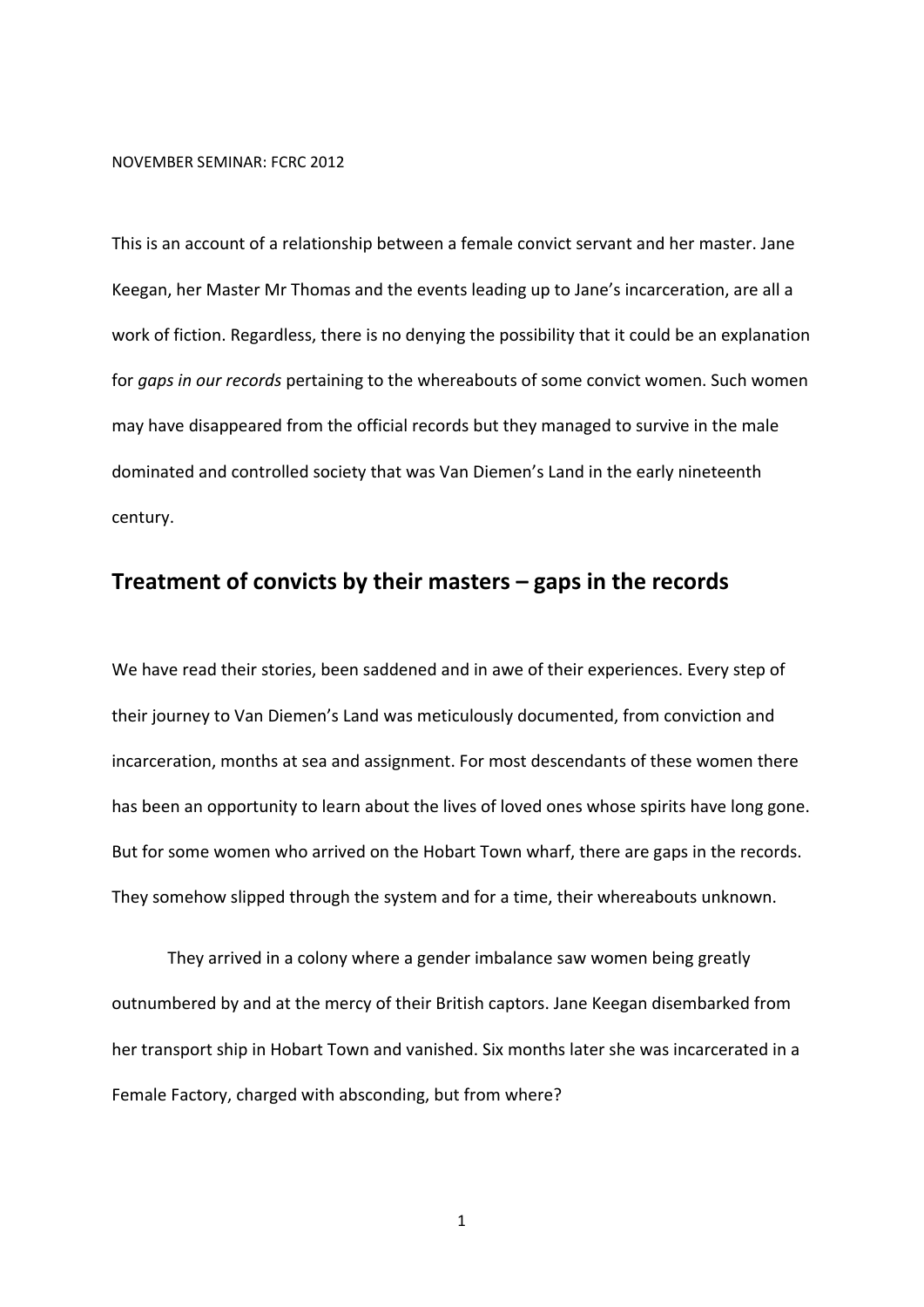Life on board ship for Jane was difficult. She was demure and certainly not unattractive. Unfortunately her shy and unassuming nature was seen by others as haughtiness. As if the target of school yard bullying, her voyage was long and lonely. "She thinks she's just a bit better than the likes of us" said one, and "thinks she's a princess" said another. Unwilling to complain Jane tried to keep out of harm's way, hoping that the next stage of her journey would be a little more bearable.

Waiting patiently for the arrival of Jane's ship was a new comer to Hobart Town. But not just a free settler ready to make his fortune and return to the mother country, this gentleman, who would play a leading role in the administration of the colony, was eagerly awaiting the next batch of women into town. Mr Thomas had arrived a few months earlier, choosing to travel without his wife and family.

Some settlers were more critical of the female convicts than others. One gentleman complained "my domestic servant was recommended for her good character, but she spent her nights out drinking and acting in a depraved manner". Regardless of the backgrounds of these women there was no consideration given as to how and why they found themselves on board a convict ship, and in some instances there were advantages for both master and servant. Female convict servants did not draw a wage, but once assigned to a master had to be provided with the essentials of life. Ladies were an asset in a male dominated society, with convict women particularly in demand for domestic service.

Mr Thomas struggled to maintain a discrete demeanour whilst anxiously studying the new arrivals amidst crowds of men, all jostling for a good position to view the women as came ashore. Jane was only four and a half feet tall and liked to keep her head down. He was on the lookout for a companion following months of living alone. In the early days of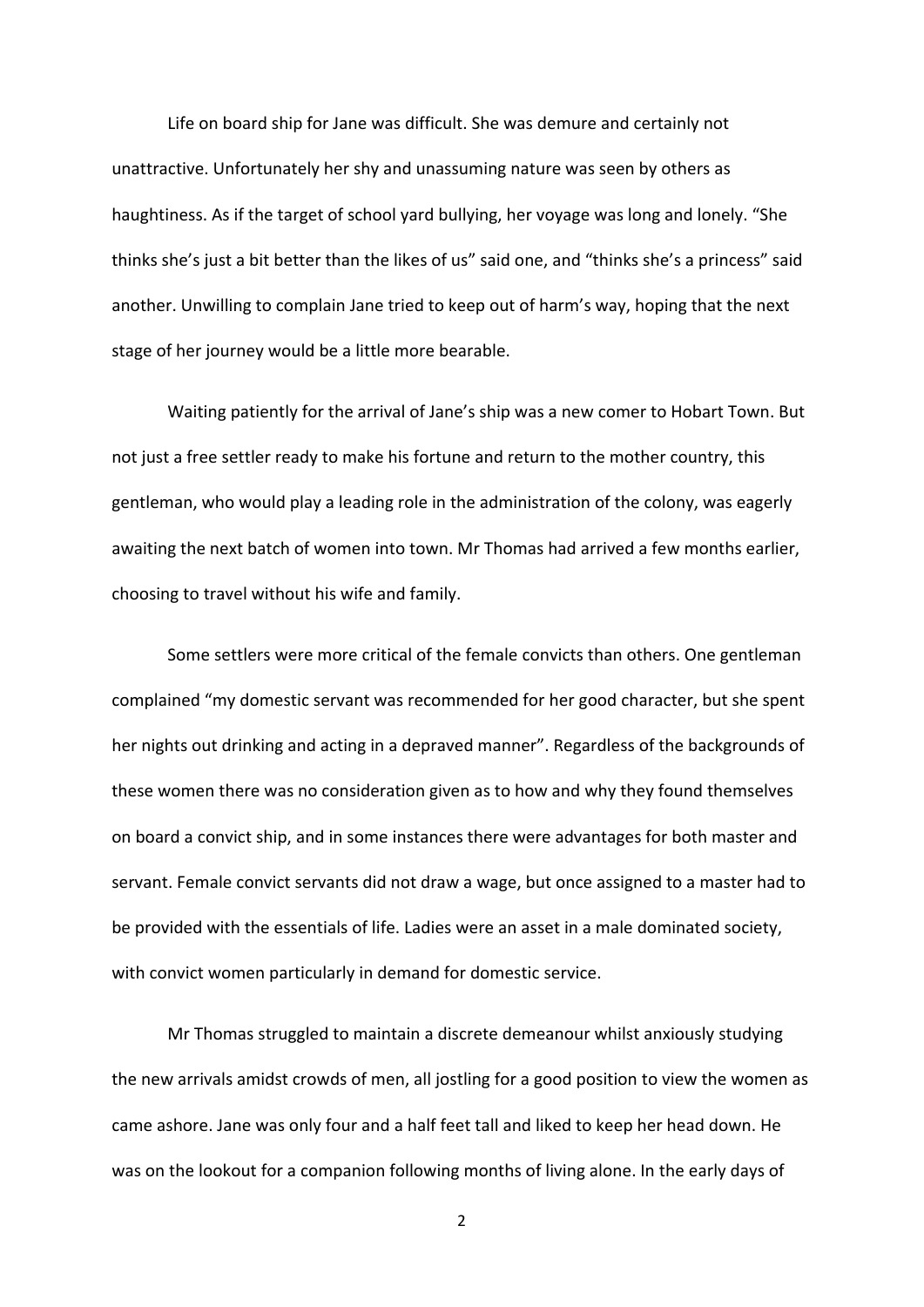transportation it was not uncommon for these women to be treated as prostitutes and they were taken in by certain residents, under the guise of being for domestic service. So it was that amid the pushing and shoving, Mr Thomas managed to converse with the representative from the convict department. This then was Janes' fate. She was not registered in the usual way and sent with her fellow travellers to the hiring depot, but simply disappeared, as Mr Thomas, pleased with his choice, led her away from the crowded docks, past a wooden church and to his residence in the town.

Some challenged the rules and enjoyed the types of behaviour that have become synonymous with convict women, but Jane did not. Her only crime was to steal a child's petticoat and for that was now faced with the probability of both domestic duties and providing the type of service she had witnessed, and was terrified of, in dark alleyways back home. Perhaps life on board ship was not looking too bad after all. And, what could she do or who could she complain to? As far as the authorities were concerned she did not exist. Jane now had to begin again, work out a new game plan and endeavour to bide her time as best she could, whilst not upsetting the man who, after all, had provided her with new clothes, a warm bed and plenty of food.

The days passed quickly enough, she was a servant and had many chores around the house. Not alone, she was one of three convict domestics in a busy household, where people often visited and parties were held weekly. But there was one difference, as Jane soon noticed the favourable attention she was given by the master. Mr Thomas would watch her work and soon requested her company for a walks in the extensive gardens. After a time, these sojourns became commonplace and Hobartians looked on as Mr Thomas and Jane Keegan enjoyed more and more time in each other's company. Moreover, Jane was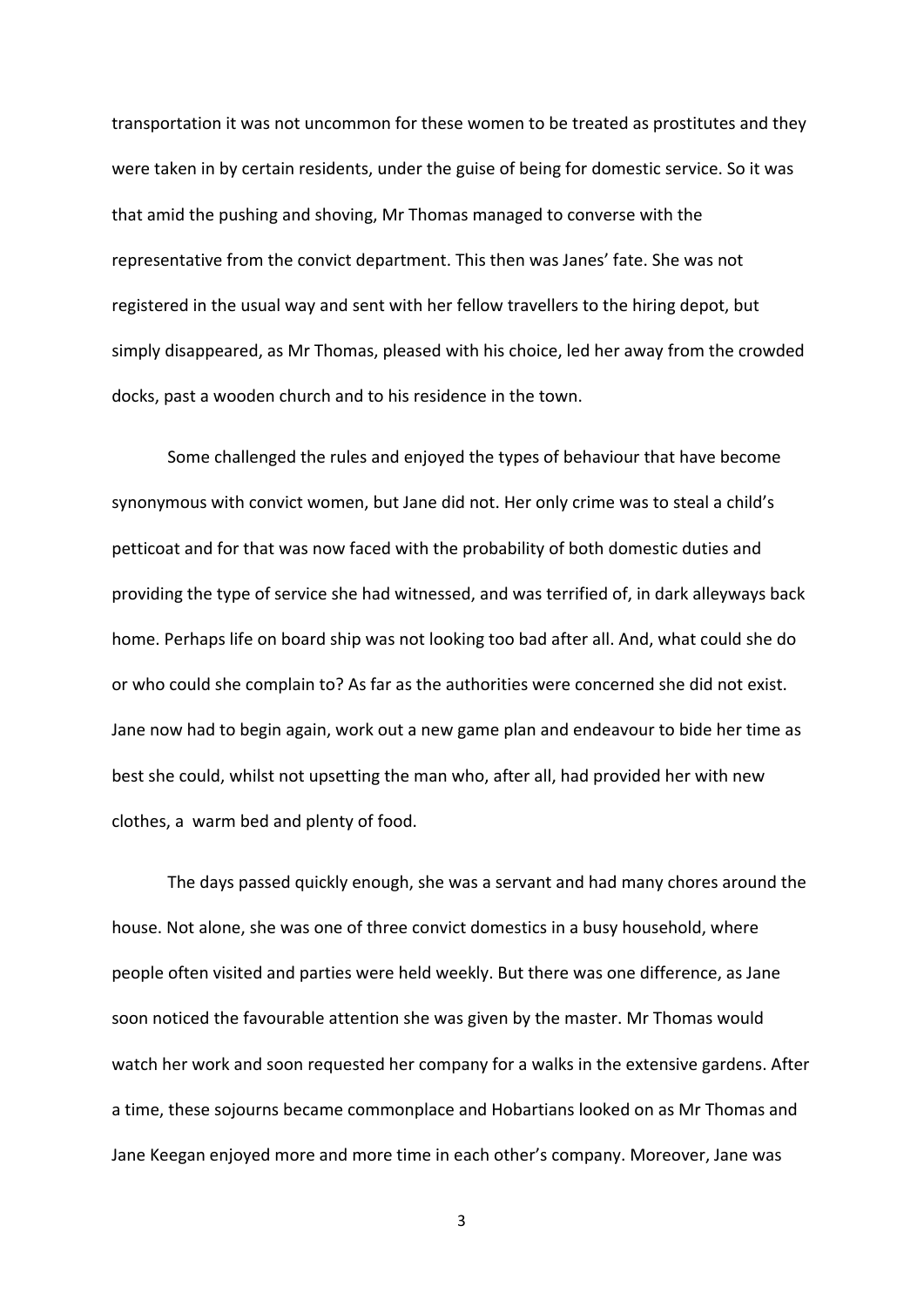beginning to enjoy the partying and dancing and felt strangely at ease mixing with other assignees and the wives of free settler's alike. She even enjoyed the hospitalities afforded to her as a guest at Government House and went arm in arm, with her Mr Thomas to many social and semi‐official engagements. And indeed, Jane could feel at ease, for within this male dominated society, many seemed to turn a blind eye to the indiscretions of married men openly engaging in immoral behaviour. Some even had their wives and children with them in the colony, apparently feeling no shame. Hobart Town was not a thriving metropolis where secrets could remain hidden in the crowds. Also, Hobart Town's reputation was, to say at the least, tarnished. Not only because its population was made up mostly of convicted felons, but because of the not so polite behaviour of some of Her Majesties representatives.

Four months had passed since Jane stepped off her transport ship. From the perspective of those around her, Jane's life must have seemed pretty good for a domestic servant. But, as with her shipboard experience, her relationship with the other household domestics was becoming difficult. Jane was not inclined, as were her fellow workers, to ransack the spirit store and spend her days tipsy. Mr Thomas was becoming moody and inattentive and Jane's situation was becoming intolerable, as it was now obvious to her that she had more to consider than just her own well‐being.

Jane was incarcerated within a female factory and her conduct report recorded her as an absconder. This petite and quietly spoken young Irish woman, living far from home and family and considered only useful as a domestic servant or prostitute, now had to prepare for her next challenge, that of motherhood. **That was Jane's story.**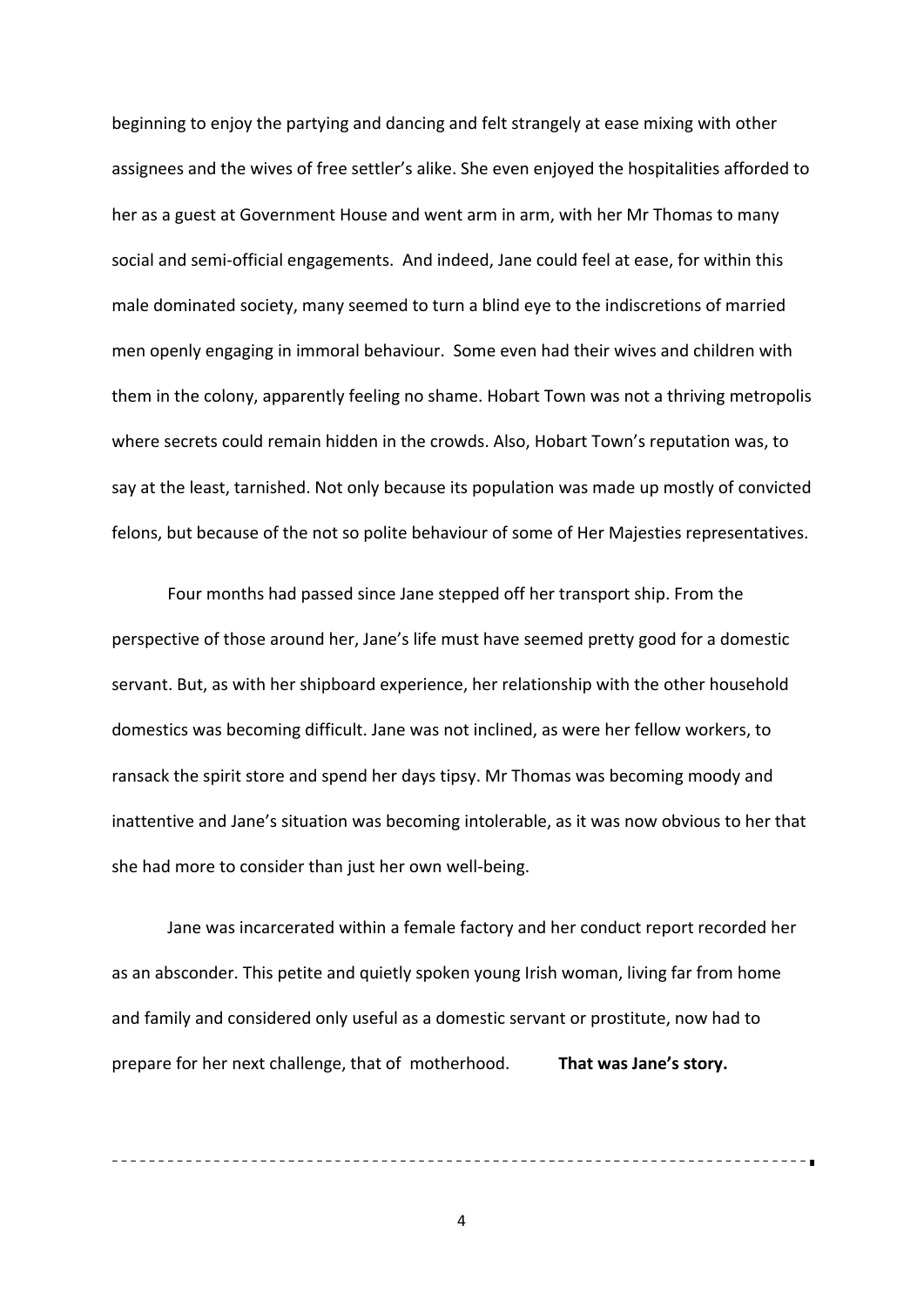You will become acquainted with a lady (Emma Carter) in the soon, to be released, *Launceston Female Factory* book. Not unlike the fictional Jane, she too disappeared from the official records, only to re‐surface six months later. She was also charged with absconding, but from whom? There is no reason to suggest that her story bears any resemblance to the fictional Jane's experience, but what is beyond doubt is that nineteenth century Van Diemen's Land was largely a man's world, were many wives and free settling women accepted their place as subservient to their men folk; as was the Victorian way. This was a time when the indiscretions of certain men were often ignored, whilst female convicts were considered to be the lowest of the low, prostitutes and socially shunned.

On a brighter note, what is also clear from the historical records is that many convict women made good lives for themselves and their families, some becoming wealthy in their own right. Maria Risley, who arrived in Van Diemen's Land in 1804, married Mr Edward Lord in 1808. Mr Lord, once the colonies Chief Executive Officer, became a bigamist when he married Maria, but they both gained financially through mutual business endeavours. Maria also found some degree of social acceptance when on the death of Governor Collins in 1810; she became the first lady of the colony when Lord took on temporary command. But even though it was a man's world with opportunities a plenty, Lord's reputation suffered due to his relationship with a former convict, eventually becoming for him, both politically and socially, a liability<sup>1</sup>.

<sup>1</sup> J. Boyce, *Van Diemen's Land*, Black Inc. (Melbourne, 2008), pp. 132 – 133.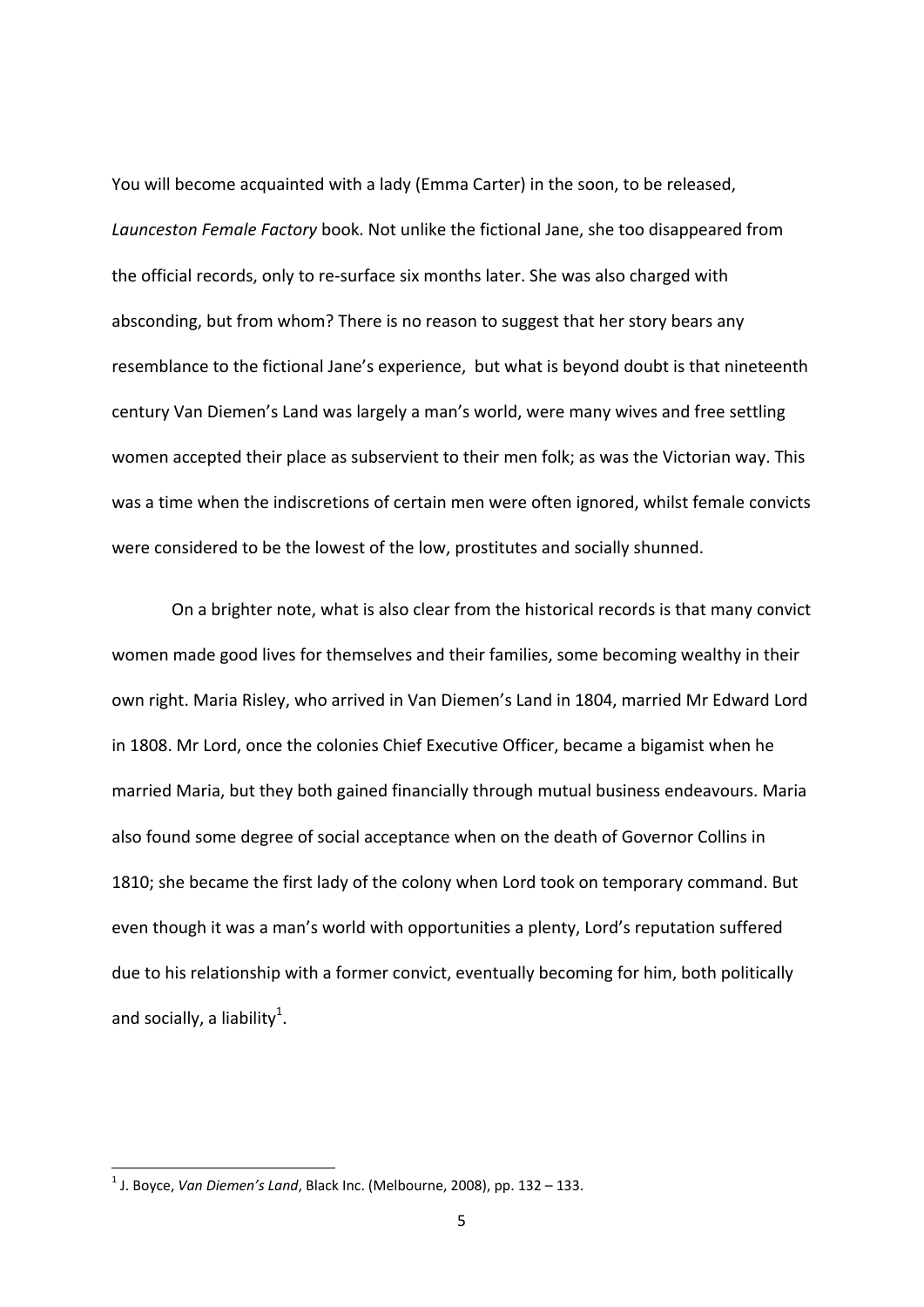Whether reading about the fictional Jane or the real life Maria, it is clear that for convict women in Van Diemen's Land their ability to begin their lives anew whilst surviving in a man's world, reveals the qualities of courage and strength of character often attributed to the men who ruled over them.

Thankyou

© Deborah Norris, 2012.